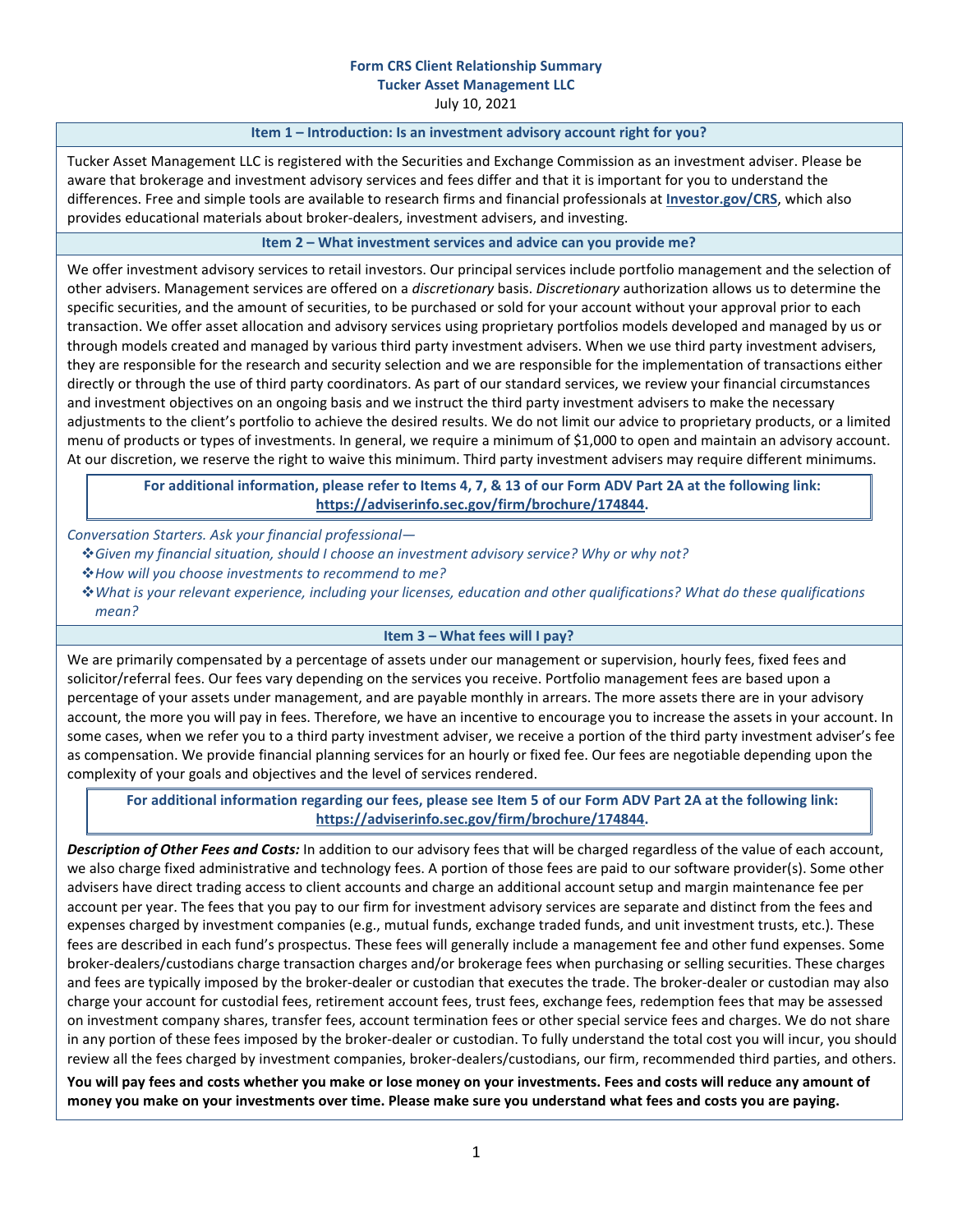**For additional information, please refer to Item 5 of Form ADV Part 2A at the following link: <https://adviserinfo.sec.gov/firm/brochure/174844>.** 

*Conversation Starter. Ask your financial professional—* 

*Help me understand how these fees and costs might affect my investments. If I give you \$10,000 to invest, how much will go to fees and costs, and how much will be invested for me?* 

## **What are your legal obligations to me when acting as my investment adviser? How else does your firm make money and what conflicts of interest do you have?**

*When we act as your investment adviser*, we have to act in your best interest and not put our interest ahead of yours. At the same time, the way we make money creates some conflicts with your interests. You should understand and ask us about these conflicts because they can affect the investment advice we provide you. Here are some examples to help you understand what this means:

- All investment advisers face conflicts of interest which are inherent in the business. Our primary source of compensation is through asset based fees. Therefore, we are incentivized to acquire new clients and to increase assets under management. Other conflicts of interest result from other business activities we engage in and relationships we have with business partners and third parties, or affiliations we have established with other financial institutions.
- In some cases, when we refer you to other advisers or third party programs, we share in the compensation received by the third party for managing your account. The compensation arrangement presents a conflict of interest due to a financial incentive to recommend the services of the third party. You are not required to use the services of any third party or program we recommend.
- We are affiliated with Tucker Advisory Group, Inc., a licensed insurance agency, through common ownership and control. Our affiliated agency and our financial professionals, who are also licensed insurance agents, will earn commission based compensation for insurance products they sell to you. This presents a conflict of interest since the fees paid to the firm for advisory services are separate and distinct from the commissions earned by our affiliate and our dually licensed financial professionals. You are not required to purchase insurance products through any firm or person affiliated with our firm.

*Conversation Starter. Ask your financial professional—* 

*How might your conflicts of interest affect me, and how will you address them?* 

**Please refer to our Form ADV Part 2A for further information on our conflicts of interest and how we address them at the following link: [https://adviserinfo.sec.gov/firm/brochure/174844.](https://adviserinfo.sec.gov/firm/brochure/174844)** 

#### **How do your financial professionals make money?**

Our financial professionals receive a percentage of advisory billings. Therefore, our financial professionals have an incentive to encourage you to increase the assets in your account. Our financial professionals are insurance agents. This creates a conflict of interest because these persons will receive additional commission-based compensation in connection with the purchase and sale of insurance products. You are not required to purchase insurance products through any firm or person affiliated with our firm.

## **Item 4 – Do you or your financial professionals have legal or disciplinary history?**

Yes. Some of our financial professionals have legal or disciplinary history, but our firm has no applicable disclosures.

**For a free, simple search tool to research us and our financial professionals please visit [Investor.gov/CRS](https://www.investor.gov/CRS)***.*

*Conversation Starter. Ask your financial professional—* 

*As a financial professional, do you have any disciplinary history? For what type of conduct?*

**Item 5 – Additional Information** 

For additional information about our advisory services, please refer to our Form ADV Part 2A brochure available at **<https://adviserinfo.sec.gov/firm/brochure/174844>**, and the individual Form ADV Part 2B brochure supplement(s) your representative provides. If you have any questions, need up-to-date information and/or need a copy of this Client Relationship Summary, please contact us at **(303) 734-1234**.

Conversation Starters. Ask your financial professional—

Who is my primary contact person?

\* Is he or she a representative of an investment adviser or a broker-dealer?

**\*** Who can I talk to if I have concerns about how this person is treating me?